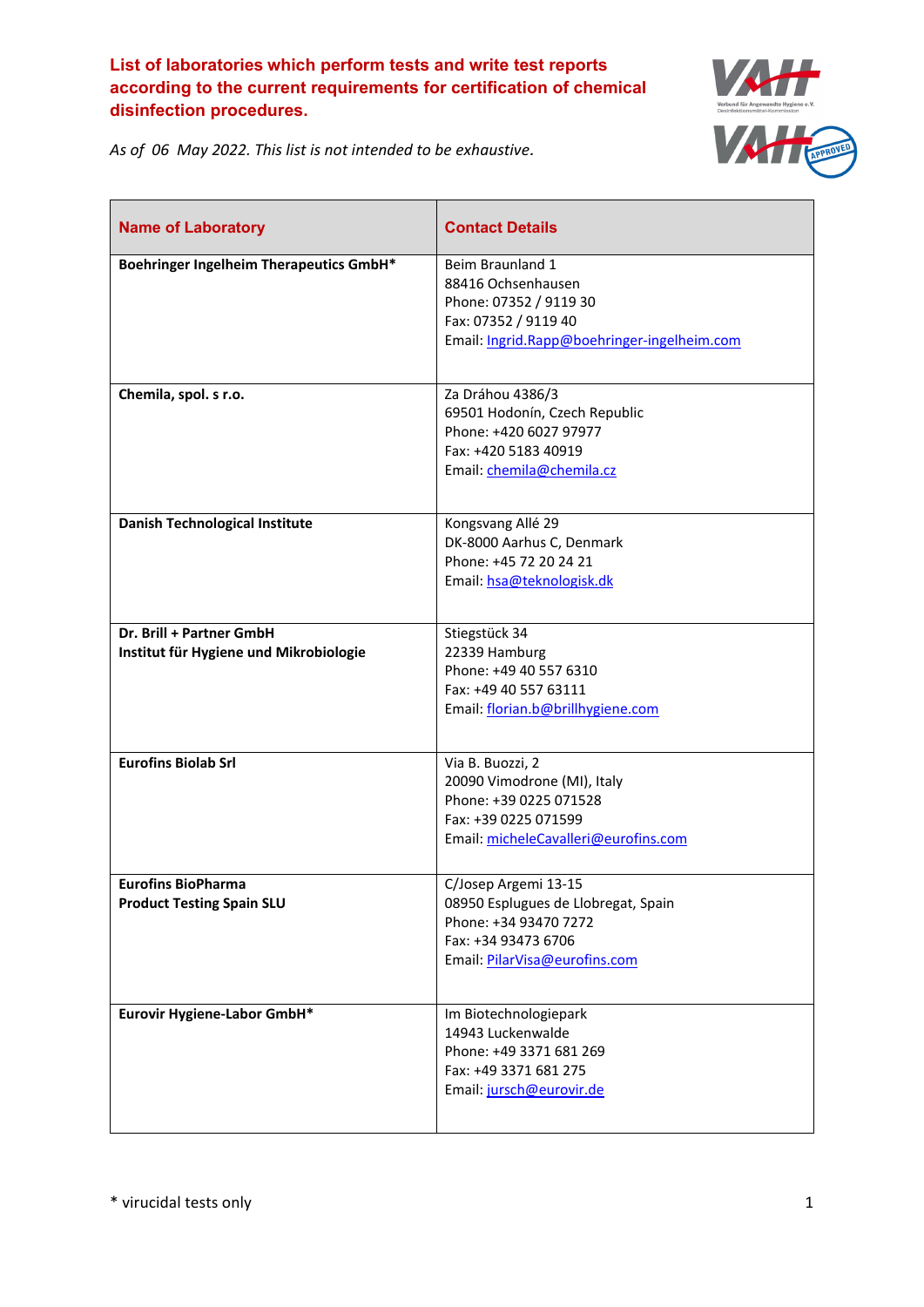

*As of 06 May 2022. This list is not intended to be exhaustive.*

| <b>Name of Laboratory</b>                                                      | <b>Contact Details</b>                                                                                                              |
|--------------------------------------------------------------------------------|-------------------------------------------------------------------------------------------------------------------------------------|
| <b>Henkel AG &amp; Co KGaA</b>                                                 | Henkelstr. 67<br>40191 Düsseldorf<br>Phone: +49 211 79780<br>Email: Roland.Breves@henkel.com                                        |
| <b>Hohenstein Laboratories</b><br>GmbH & Co. KG                                | Schloss Hohenstein<br>74357 Bönnigheim<br>Phone: +49 7143 2710<br>Fax: +49 7143 2718 749<br>Email: j.secker@hohenstein.de           |
| <b>HygCen Austria GmbH</b>                                                     | Werksgelände 28<br>5500 Bischofshofen, Austria<br>Phone: +43 6462 5319<br>Fax: +43 6462 32753<br>Email: info@hygcen.at              |
| <b>HygCen Germany GmbH</b>                                                     | Bornhövedstr. 78<br>19055 Schwerin<br>Phone: +49 385 568 265<br>Fax: +49 385 568 267<br>Email: info@hygcen.de                       |
| Hygiene-Institut des Ruhrgebiets<br>Institut für Umwelthygiene und Toxikologie | Rotthauserstr. 19<br>45879 Gelsenkirchen<br>Phone: +49 209 924 20<br>Fax: +49 209 924 2222<br>Email: c.schell@hyg.de                |
| <b>Hygiene Nord GmbH</b>                                                       | Walter-Rathenau-Str. 49A<br>17489 Greifswald<br>Phone: +49 3834 515 520<br>Fax: +49 3834 515 525<br>Email: koburger@hygiene-nord.de |
| IKI - Institut für Krankenhaushygiene und<br>Infektionskontrolle GmbH          | Siemensstr. 18<br>35394 Gießen<br>Phone: +49 641 979 050<br>Fax: +49 641 979 0534<br>Email: pitten@iki-giessen.de                   |
| Institut für Hygiene und Umwelt<br>Bereich Hygiene und Infektionsmedizin       | Marckmannstr. 129a<br>20539 Hamburg<br>Phone: +49 40 42845 7900<br>Fax: +49 40 42845 7903<br>Email: Andreas.Sammann@hu.hamburg.de   |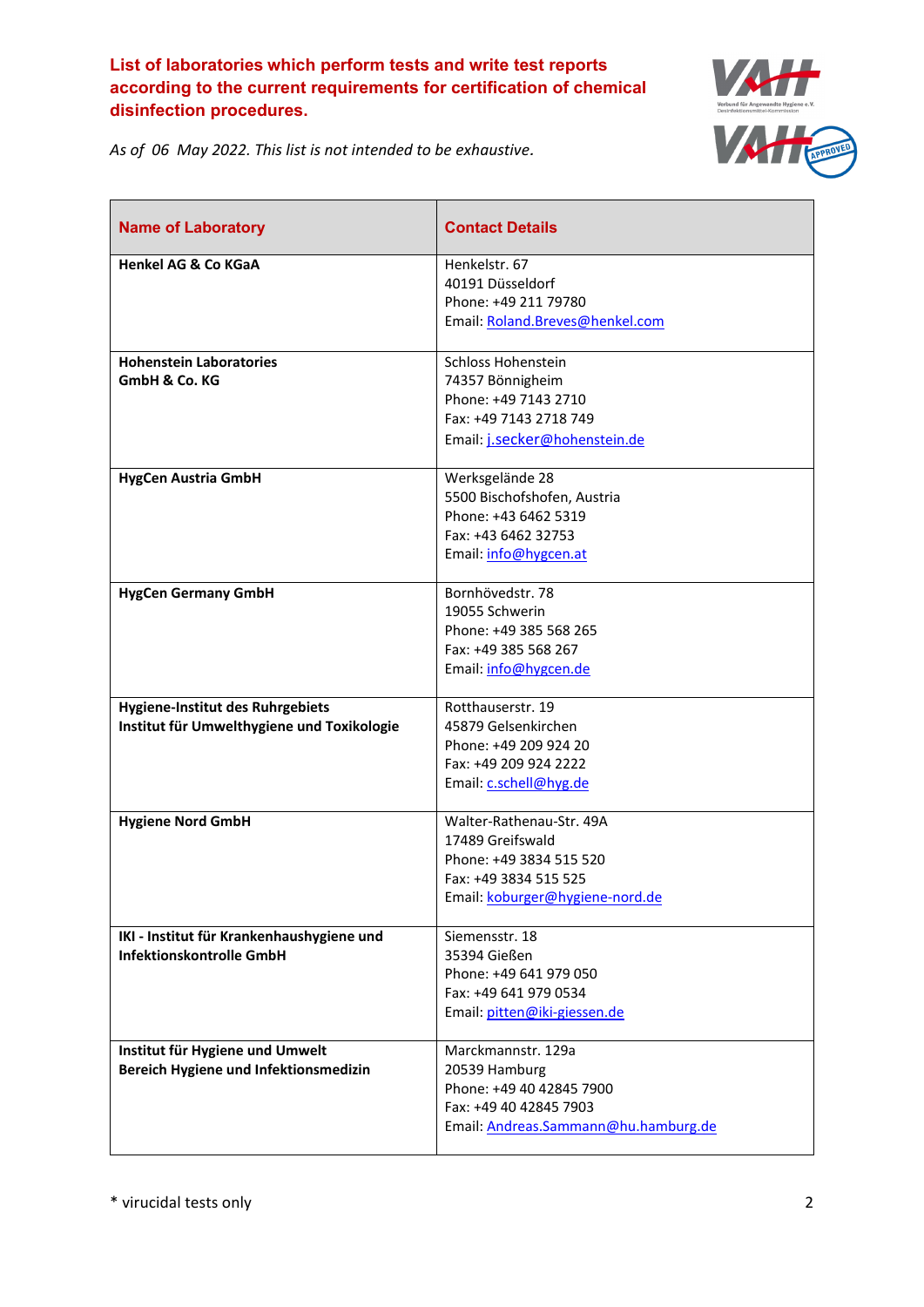

*As of 06 May 2022. This list is not intended to be exhaustive.*

| <b>Name of Laboratory</b>                                                                                             | <b>Contact Details</b>                                                                                                                              |
|-----------------------------------------------------------------------------------------------------------------------|-----------------------------------------------------------------------------------------------------------------------------------------------------|
| Institut de Recherche Microbiologique                                                                                 | 2 Rue Isaac Newton<br>Z.I. Mitry-Compans<br>77290 Mitry Mory, France<br>Phone: +33 16427 6427<br>Email: info@irm.fr                                 |
| Labor Prof. G. Enders & Partner MVZ                                                                                   | Rosenbergstr. 85<br>70193 Stuttgart<br>Phone: +49 711 6357 130<br>Fax: +49 711 6357 202<br>Email: eggers@labor-enders.de                            |
| Labor für Hygiene & Mikrobiologie                                                                                     | Ernst-Thälmann-Str. 89<br>99423 Weimar<br>Phone: +49 3643 778 283<br>Fax: +49 3643 778 284<br>Email: Labor-dr.mitsching@t-online.de                 |
| Labor LS SE & Co. KG                                                                                                  | Mangelsfeld 4<br>97708 Bad Bocklet-Großenbrach<br>Phone: +49 9708 / 910 019<br>Fax: +49 9708 / 910 036<br>Email:<br>Anastasija.Schlicht@Labor-Ls.de |
| Medizinische Universität Wien<br>Institut für Hygiene und Angewandte<br>Immunologie<br>Medizinisch-technische Hygiene | Kinderspitalgasse 15<br>1090 Wien, Austria<br>Phone: +43 140160 33031<br>Fax:+43 140160 933000<br>Email: Miranda.suchomel@meduniwien.ac.at          |
| Öffentliche Prüfstelle für das Textilwesen der<br>Hochschule Niederrhein GmbH                                         | Richard-Wagner-Str. 97<br>41065 Mönchengladbach<br>Phone: +49 2161 186 6063<br>Fax: +49 2161 186 6199<br>Email:<br>Lutz.Vossebein@oepruef-hsnr.de   |
| <b>SGS Institut Fresenius GmbH</b>                                                                                    | Im Maisel 14<br>65232 Taunusstein<br>Phone: +49 6128 744 374<br>Fax: +49 6128 744 700<br>Email: de.qualitycontrol@sgs.com                           |
| <b>SMP GmbH</b>                                                                                                       | Hechinger Str. 262<br>72072 Tübingen<br>Phone: +49 7071 8578 93109<br>Email: kroth@smpgmbh.com                                                      |